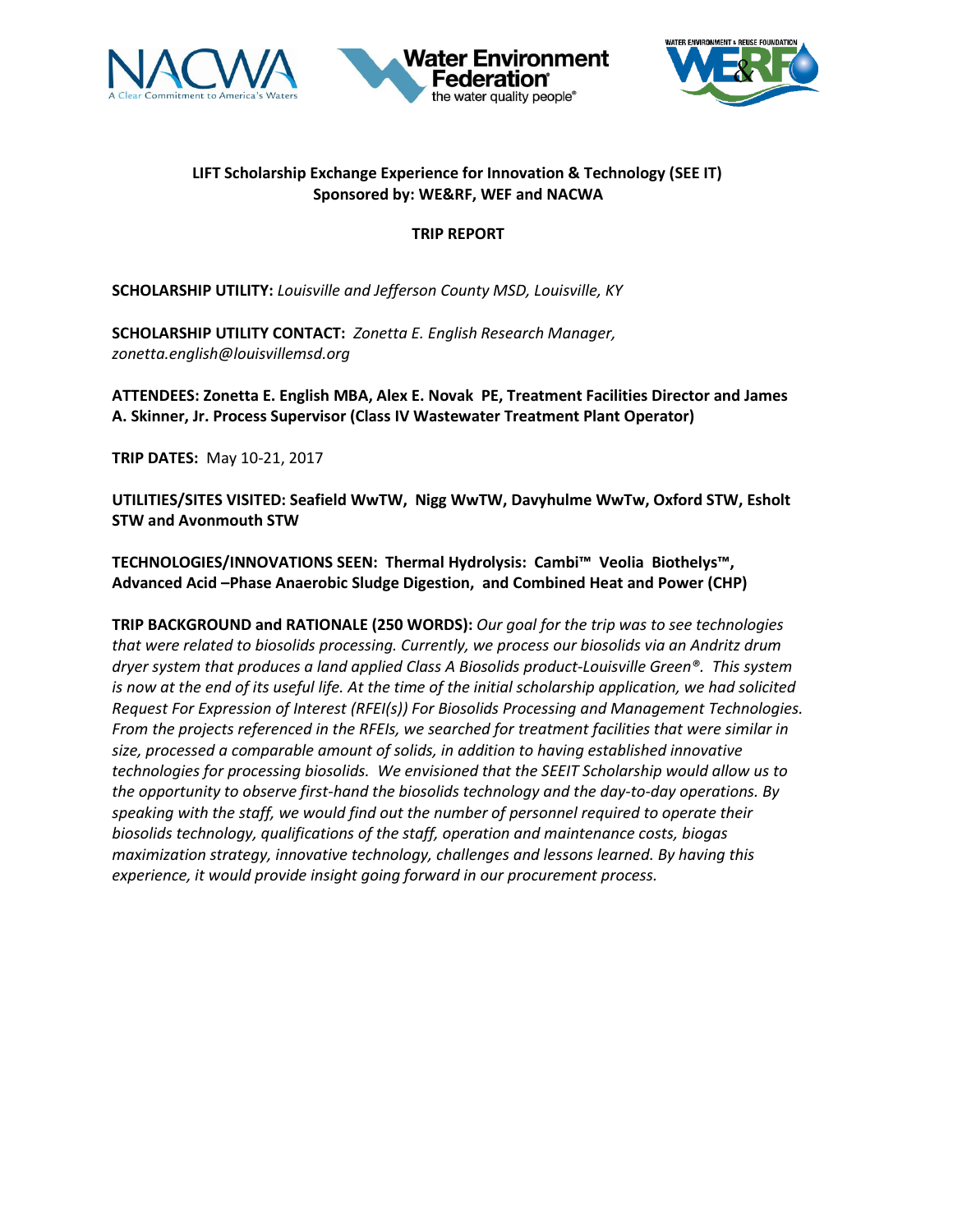





### **TRIP SUMMARY**

MSD visited six (6) facilities in the United Kingdom due to our quest for selecting a new Biosolids Processing Solution for the Morris Forman Water Quality Treatment Center (MFWQTC). In March 2016, we solicited potential vendors for Request for Expression of Interest (RFEI) for Biosolids Processing and Management Technologies. Twenty two (22) organizations responded. Based on the project references provided, we wanted to observe established innovative biosolids processing solutions in the United Kingdom (UK). Initially, we thought we would be viewing the technologies: Thermal Hydrolysis- Exelys™ and Cambi™, GE Monsal Advanced Digestion, Gas mixing technology, Advanced Anaerobic Digestion with Biowaste utilization, and Belt Dryers using hot water exploitation (based on projects identified in the RFEIs). The following is a list of key features and lessons learned from each facility:

### **Seafield WwTw**

Veolia has a 30-year Operations and Management Contract. The facility ceased drying in 2008. A Cambi™ thermal hydrolysis system was installed in 2015. They utilize four (4) employees for Biosolids Processing: Odour Technician, Unit Controller, Electrical Engineer and a Mechanical Engineer. They produce 90% of their electricity on-site. 5.5 MW of electricity can run the entire plant. We learned that steam management access is very important. If you select this technology, be proactive with maintenance access and having scaffolding available. We learned that you must clean Digesters prior to converting to Thermal Hydrolysis.

### **Nigg WwTw**

Kelda Water Services is the Operating Company. The facility services a population of 280,000- 300,000 households. They have the first Cambi™ thermal hydrolysis system in the United Kingdom. It has been in service for approximately sixteen (16) years. Even though the operation is privatized, they do have some union workforce. The facility has a relatively small footprint and the operation is completely enclosed. We learned that Struvite is an issue due to the Thermal Hydrolysis Process (THP). They developed key performance metrics: Number of Odour Contacts (odor complaints), Combined Heat and Power (CHP) % Utilization, and Asset Replacement Spend Profile. They plan to upgrade their Cambi™ thermal hydrolysis and boiler systems to increase gas production.

#### **Davyhulme WwTw**

This is the 3<sup>rd</sup> largest THP in the world. They have four (4) Thermal Hydrolysis (TH) Units (20 reactors). Upstream, they have advanced digestion plants. Davyhulme has seven (7) dewatering transfer stations. In pipe, they have 3% digested sludge and 25% dewatered sludge is trucked to the facility. They provide natural gas to the grid and this energy recovery is a major source of revenue. They emphasized that prescreening is critical to the thermal hydrolysis process. A good conveyance system for sludge cake storage is a must. Also, they emphasized that when sizing your biosolids sludge capacity, allow for adequate redundancy.

### **Oxford WwTw**

The treatment facility site is 31 acres. It has the capacity to treat 56,000 tonnes/day. They have a Veolia BioThyles™ thermal hydrolysis system. Their Operations and Maintenance contract is solely based on performance. If they do not meet the requirements, they do not receive payment. Side stream Ammonia Nitrogen is a concern. They utilize a Bucher Press for their post digestion dewatering. The lessons learned from the staff at Oxford were that side stream acceptability